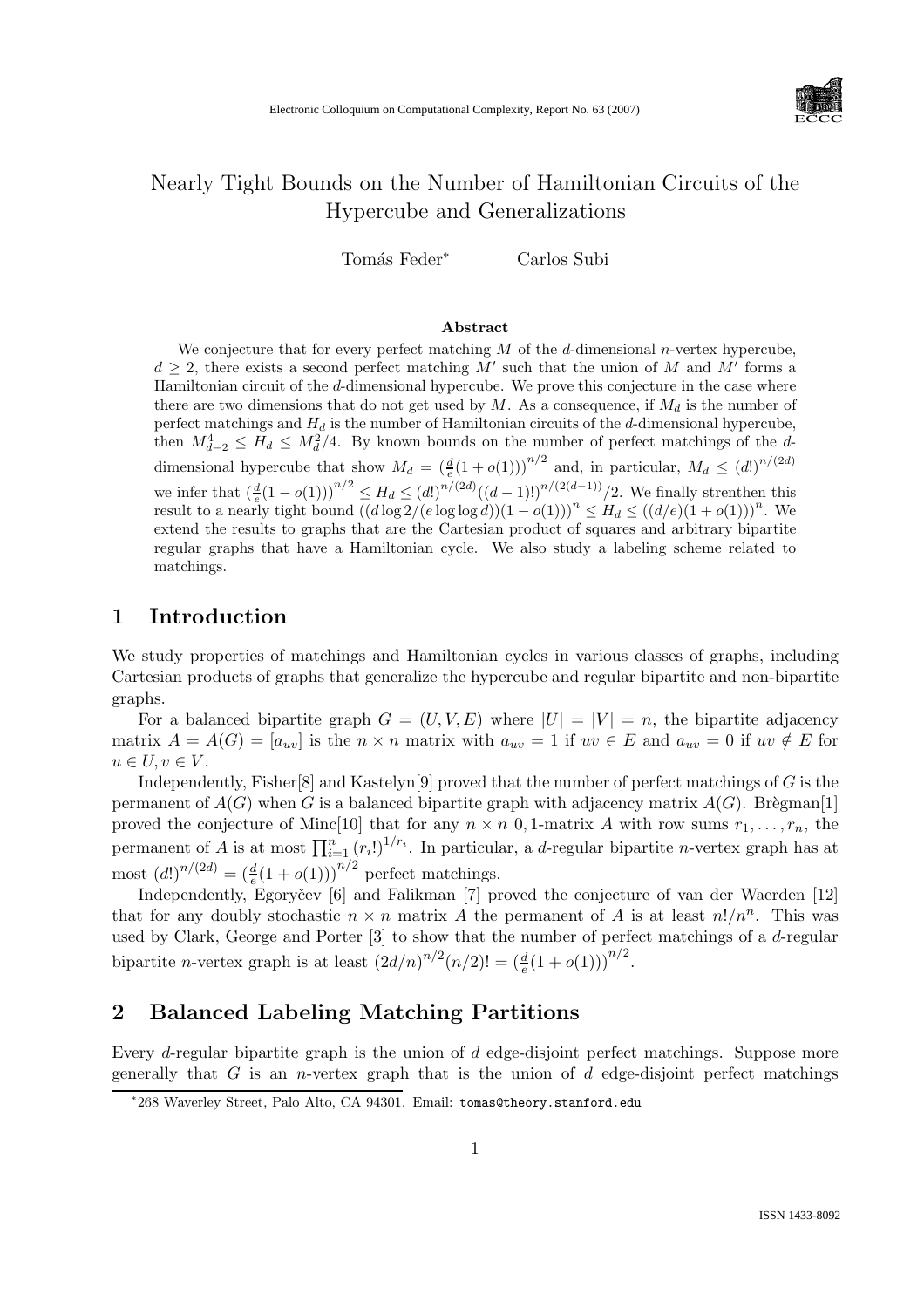$M_1, M_2, \ldots, M_d$ . A labeling orientation of G is an assignment of directions to the edges of G and a corresponding assignment of labels  $x = x_1x_2 \cdots x_d$  to each vertex v of G, so that if the edge e of  $M_i$  incident to v is outgoing then  $x_i = 0$  and if e is incoming then  $x_i = 1$ . A balanced labeling orientation of  $G$  is a labeling orientation of  $G$  such that the number of vertices having any given label x is either  $\lfloor n/2^d \rfloor$  or  $\lceil n/2^d \rceil$ . Notice that if the d-dimensional hypercube, with  $n = 2^d$ vertices, is decomposed into d perfect matchings corresponding to the d dimensions, and dimension  $i$  is oriented from 0 to 1 in the *i*th bit position, then we obtain a balanced labeling orientation of the hypercube that assigns to each vertex v is corresponding coordinates  $x = x_1x_2 \cdots x_d$ .

**Theorem 1** Suppose that  $G$  is an n-vertex graph that is the union of d edge-disjoint perfect matchings  $M_1, M_2, \ldots, M_d$ . Then G has a balanced labeling orientation.

*Proof.* Orient the edges of  $M_1$  arbitrarily. This assigns to  $x_1$  the value 0 to  $n/2$  of the vertices and 1 to the other  $n/2$  vertices. Suppose inductively that we have already oriented the first t matchings  $M_i$ ,  $1 \le i \le t$  in a balanced manner, so that each label occurs  $\lfloor n/2^t \rfloor$  or  $\lceil n/2^t \rceil$  times. We greedily select edges of  $M_{t+1}$  and orient them as follows. Select an edge  $e = uv$  of  $M_{t+1}$  and orient it arbitrarily, say from  $u$  to  $v$ . Suppose  $u$  and  $v$  have labels  $x$  and  $y$  respectively for the first t bits of the label. If  $x = y$ , then  $x' = xx_{t+1} = x0$  and  $y' = xy_{t+1} = x1$ , and we have made progress towards splitting the label x evenly. If  $x \neq y$ , then select another edge  $e' = u'v'$  of  $M_{t+1}$  such that the label of u' is also y, if such an e' exists, and orient e' from u' to v', so in this case we have also made progress towards splitting y evenly. If no such  $e'$  exists, then the number k of vertices with label y was odd and we have split k as  $k/2$  and  $\lceil k/2 \rceil$  for labels y0 and y1 respectively, as required. If e' exists, then either v' has the same label x as u in which case we have again made progress towards splitting x evenly as x0 and x1, or v' has label  $z \neq x$  and we proceed inductively to look for an edge  $e'' = u''v''$  with u'' having the same label z has v'. Eventually the process ends in some edge  $e^i = u^i v^i$ . If the label of  $v^i$  is x then we have made progress towards splitting x evenly as before, otherwise the number of vertices with the label of  $v^i$  was odd and split evenly as floor and ceiling as before. In this last case the only imbalance is at u with label  $x_0$ , so we start looking for  $e' = u'v'$  where u' has label x, and orient e' from v' to u', making progress towards splitting x evenly. We proceed with the imbalance at  $v'$  with label  $y0$  as we just did for x to make progress towards splitting y similarly. In the end, each label x with  $k$  vertices will have been split into two labels x0 and x1 having one  $\lfloor k/2 \rfloor$  vertices and the other one  $\lfloor k/2 \rfloor$  vertices, completing the induction. the induction.

**Corollary 1** If the d-dimensional hypercube with  $n = 2<sup>d</sup>$  vertices is decomposed into d edge-disjoint perfect matchings, then a balanced labeling orientation exists and assigns each label  $x = x_1x_2 \cdots x_d$ exactly once.

*Proof.* The result follows from Theorem 1 and the fact that  $\lfloor n/2^d \rfloor = \lceil n/2^d \rceil = 1$ .  $\Box$ 

#### 3 Hamiltonian Circuits and Isomorphisms

Let  $G = (U, V, E)$  be a bipartite graph with  $|U| = |V| = r = 2k$  having a Hamiltonian circuit C. We may label the vertices of each of  $U, V$  as  $1, 2, \ldots, r$ . We may also decompose C as the union of two perfect matchings M and M', and view M and M' as two permutations p and p' on  $1, 2, \ldots, r$ , so that  $p(i) = j$  and  $p'(i') = j'$  if vertex i in U is matched to j in V by M, and vertex i' in U is matched to  $j'$  in V by  $M'$ .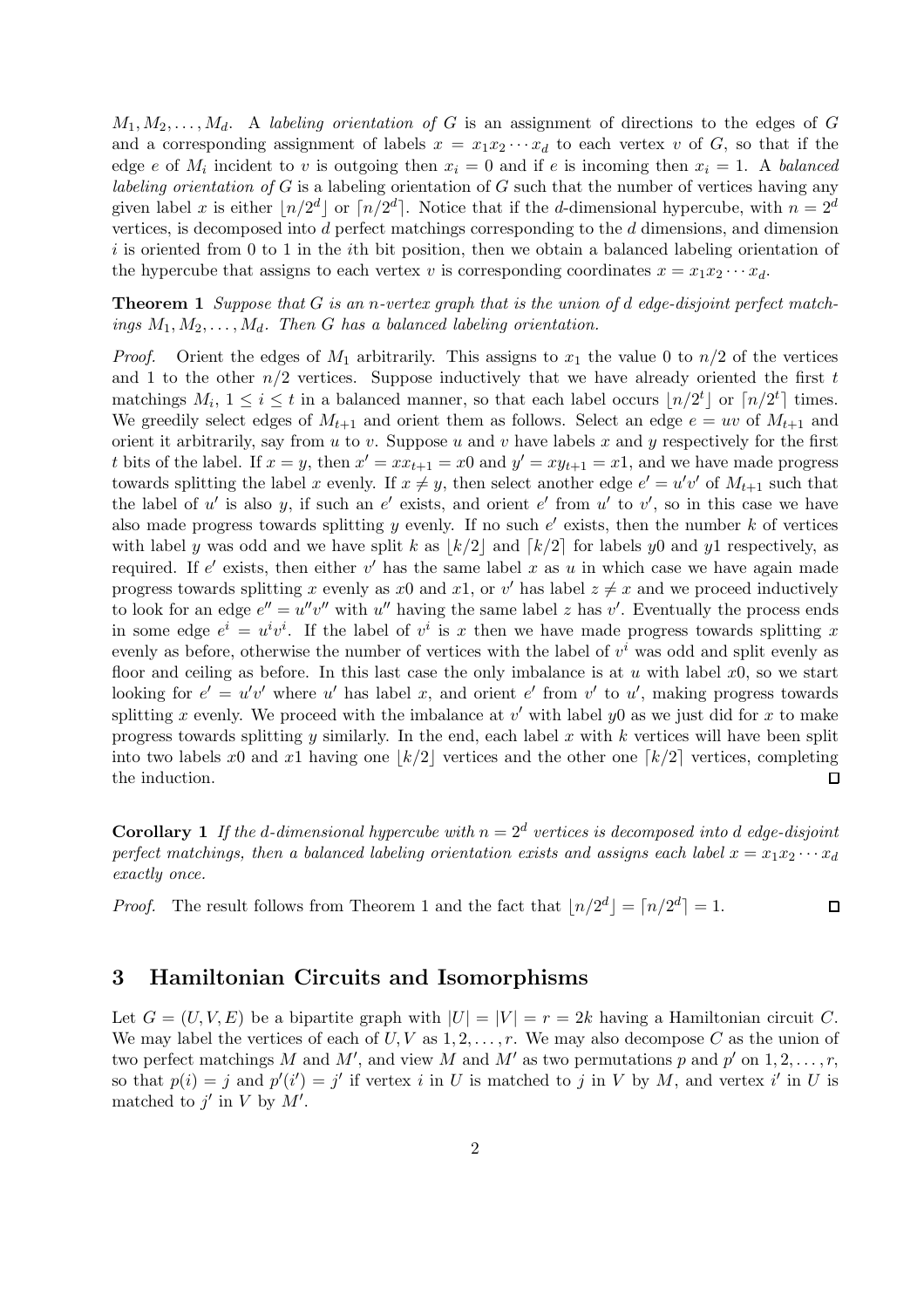**Theorem 2** Of the two permutations  $p$  and  $p'$ , one is odd and the other one even. Thus the graph joining pairs of matchings M and M' if they jointly form a Hamiltonian circuit is bipartite, and if  $M_G$  and  $H_G$  are the number of perfect matchings and Hamiltonian circuits of  $G$ , respectively, then  $H_G \leq M_G^2/4.$ 

*Proof.* We may relabel the vertices so that p and p' become q and q' with  $q(i) = i$  and  $q'(i) = i+1$ modulo r. Thus there exist permuatations s and t such that  $p = sqt = st$  and  $p' = sq't$ . The proof is completed by observing that  $q' = (12 \cdots r) = (12)(13) \cdots (1r)$  is odd since  $r - 1 = 2k - 1$ .  $\Box$ 

This improves by a factor of two the bound  $M_G^2/2$  of Clark [2] on the number of Hamiltonian circuits, which is also an improvement on earlier results by Dixon and Goodman [4], Douglas [5], and Mollard [11].

**Theorem 3** Let G be a d-regular bipartite graph  $G = (U, V, E)$  with  $|U| = |V| = n/2$ . Then for  $k \leq d$ , the number of sequences  $M_1, \ldots, M_k$  of k edge-disjoint perfect matchings for G is at  $\prod_{i=0}^{j-1}((d-i)!)^{n/(2(d-i))}$  and at least  $\prod_{i=0}^{j-1}(2(d-i)/n)^{n/2}(n/2)!$ . In particular, the number of Hamiltonian circuits of G is at most  $(d!)^{n/(2d)}((d-1)!)^{n/(2(d-1))}/2$ .

Proof. The result follows on the bound on the permanent of Brègman [1] and Clark, George, and Potter [3] mentioned in the introduction for  $G$  and the successive sugraphs obtained from  $G$  by removing perfect matchings  $M_1, \ldots, M_k$  one at a time, thus successively reducing the degree by one. For Hamiltonian circuits, the bound follows by choosing  $M_1$  and  $M_2$  forming the circuit in the two possible orders and dividing by two.  $\Box$ 

We may ask whether there exists in general an isomorphism of  $G$  sending  $M$  to  $M'$  for a Hamiltonian circuit  $C$ . We answer this in the case of the hypercube.

**Theorem 4** An isomorphism sending M to M' for a Hamiltonian circuit C in the d-dimensional hypercube exists only if  $d = 2$ .

Proof. It is clear that such an isomorphism of the 2-dimensional hypercube mapping one perfect matching to the other exists. Suppose  $d \geq 3$ , and choose the  $r = 2^{d-1} = 2k$  labels  $1, 2, ..., r$  by labeling two vertices that differ only in the first dimension the same. Of p and  $p'$ , one is odd and the other one even. If the isomorphism exists, we may write  $p' = qpq'$ , where q and q' define the isomorphism. The isomorphism given by q and  $q'$  is a composition of two types of isomorphisms, either flipping bit i or exchanging bits i and j. The case  $d = 3$  can be verified directly as the Hamiltonian circuit is in that case essentially, unique. If  $d \geq 4$ , then each subcube determined by dimensions 1, i in the case of a flip, or by dimensions  $1, i, j$  in the case of an exchange, involves some number  $r \leq 3$  of dimensions and t transpositions, for a total of  $2^{d-r}t$  transpositions, which is even. Thus q and q' are both even, so p and  $p' = qpq'$  are either both even or both odd, a contradiction to the fact that  $p$  and  $p'$  have different parity.  $\Box$ 

#### 4 Number of Hamiltonian Circuits in Products by a Square

**Theorem 5** Let G be the product of a graph  $G'$  that has an even number of vertices and a Hamiltonian path, and a square  $Q_2$  (the 2-dimensional hypercube). Then any perfect matching of G that does not use the edges of  $Q_2$  can be extended to a Hamiltonian circuit of G. Thus if M is the number of perfect matchings of  $G'$  and H is the number of Hamiltonian circuits of G, then  $H \geq M^4$ .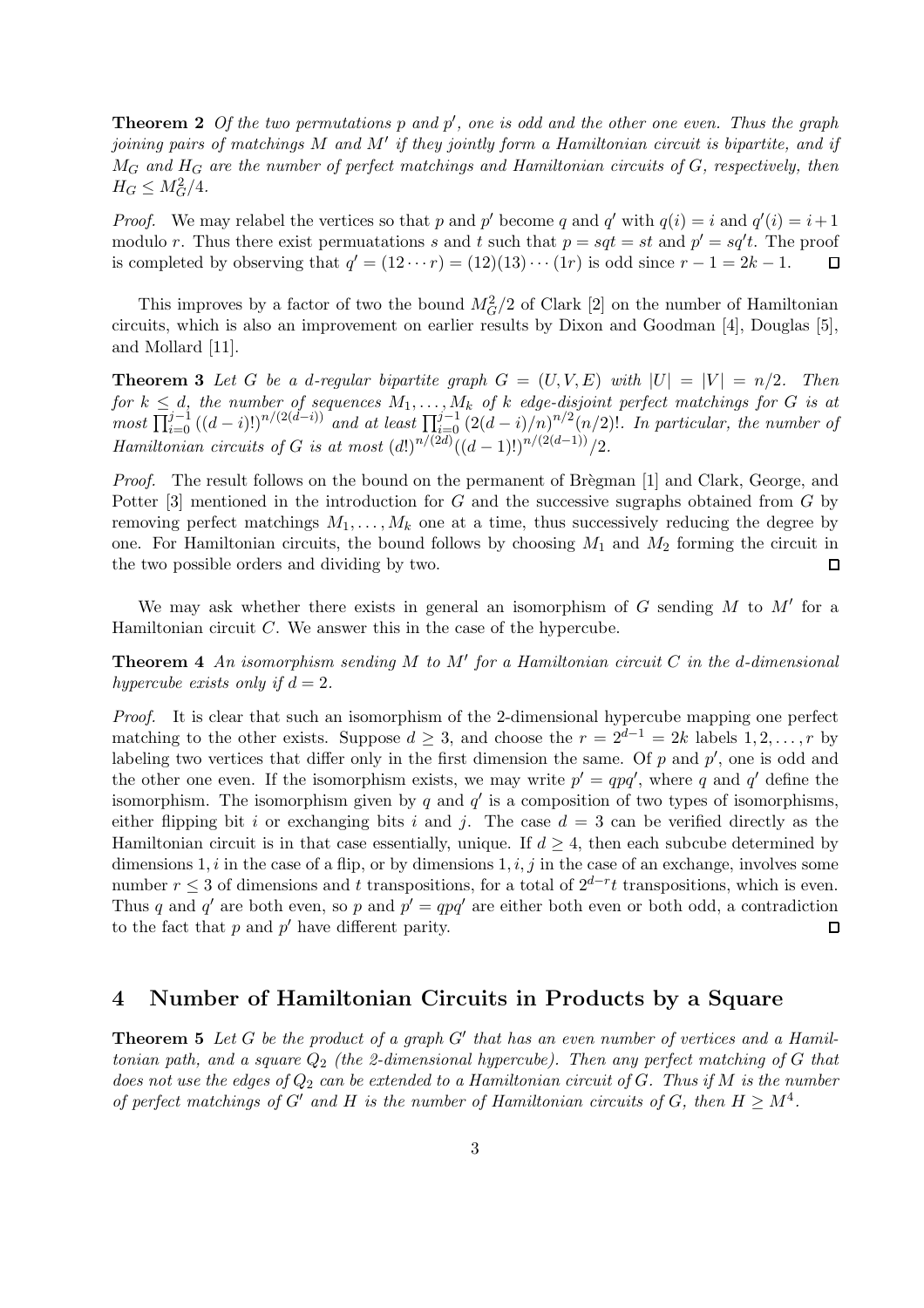*Proof.* Let  $G'_{00}, G'_{01}, G'_{10}, G'_{11}$  be the four copies of G' in G, and let  $M_{00}, M_{01}, M_{10}, M_{11}$  be the corresponding perfect matchings forming M. Let  $M_0$  be the union of  $M_{00}$  and  $M_{01}$  in  $G'$ , and let  $M_1$  be the union of  $M_{10}$  and  $M_{11}$  in G'. Each component of  $M_i$  can be viewed as an alternating cycle combining alternating edges across dimension 2 of  $Q_2$  and edges of  $M_{i0}$  and  $M_{i1}$  taken alternatively. It remains to combine these cycles into a single cycle. Let  $M$  be the union of  $M_0$ and  $M_1$  in  $G'$ . Each component of M consists in G of cycles corresponding to components in  $M_0$ and in  $M_1$ . These cycles can be pairwise combined by replacing at a shared vertex of two cycles corresponding to  $M_0$  and to  $M_1$  the two edges across dimension 2 by two edges across dimension 1 of  $Q_2$ . It remains to combine the resulting cycles corresponding to components of M into a single cycle. Join the components of M with a minimal number of edges from the Hamiltonian path of  $G'$  to form a single component in  $G'$ . This gives a tree-like structure to the components of M. Any component C of M has at some vertex u of C at most two child components  $C_1$  and  $C_2$  at vertices v and w respectively. If at u we are using dimension 1 (resp. 2) of  $Q_2$  for C, we may use dimension 1 (resp. 2) at  $C_1$  and  $C_2$  as well, since one can choose to combine or not to combine (changing dimension 1 for 2) at one chosen place for a component of  $M$ , as the number of meeting places across dimension 2 is even. We may then replace each of the two edges across dimension 1 (resp. 2) at C to exchange with the edges  $(u, v)$  and  $(u, w)$  respectively in corresponding squares, thus joining  $C_1$  and  $C_2$  with C as desired, forming the Hamiltonian circuit. Clearly we have  $M^4$ choices of possible  $M_{ij}$ , which proves  $H \ge M^4$ .  $\Box$ 

Let  $M_d$  be the number of perfect matchings of the d-dimensional hypercube. Let  $H_d$  be the number of Hamiltonian circuits of the d-dimensional hypercube. It is known that as d tends to infinity,  $M_d^{2/n}$  $\frac{d}{d}$  is asymptotic to  $d/e$  [3].

Corollary 2 As d tends to infinity,  $H_d \leq (d!)^{n/(2d)}((d-1)!)^{n/(2(d-1))}/2$  (with  $(d!)^{1/d}$  asymptotic to  $d/e$ ), and  $H_d$  is at least asymptotic to  $((d/e)(1 - o(1)))^{n/2}$ .

*Proof.* The lower bound follows from Theorem 5 since  $H_d \geq M_{d-2}^4$ . The upper bound follows from the bounds mentioned in the introduction since we may select a matching in a graph of degree  $d$ , remove it, and select a matching in a graph of degree  $d-1$ .  $\Box$ 

These upper and lower bounds improve the results by Dixon and Goodman [4], Douglas [5], Mollard [11], and Clark [2].

**Corollary 3** Let  $G' = (U, V, E)$  be a regular bipartite graph, and let G be an n-vertex, d-regular graph that is the product of G' by a 2-dimensional cube  $Q_2$ . Suppose that G' has a Hamiltonian path. When d tends to infinity, the number of Hamiltonian circuits of G is at least  $((d/e)(1 - o(1)))^{n/2}$ .

Proof. Follows from Theorem 5 the remarks in the Introduction.

The upper and lower bounds in Corollary 2 differ essentially by a square (a factor of two in the exponent). We can reduce this gap by considering decompositions into cycles instead of Hamiltonian circuits, where the cycles are required to be of length a multiple of  $2^k$  for some k.

Theorem 6 The number of decompositions of the d-dimensional hypercube into cycles of length a multiple of  $2^k$  for  $k = O(\sqrt{d})$  is at least  $((d/(ek))(1-o(1)))^n$ .

 $\Box$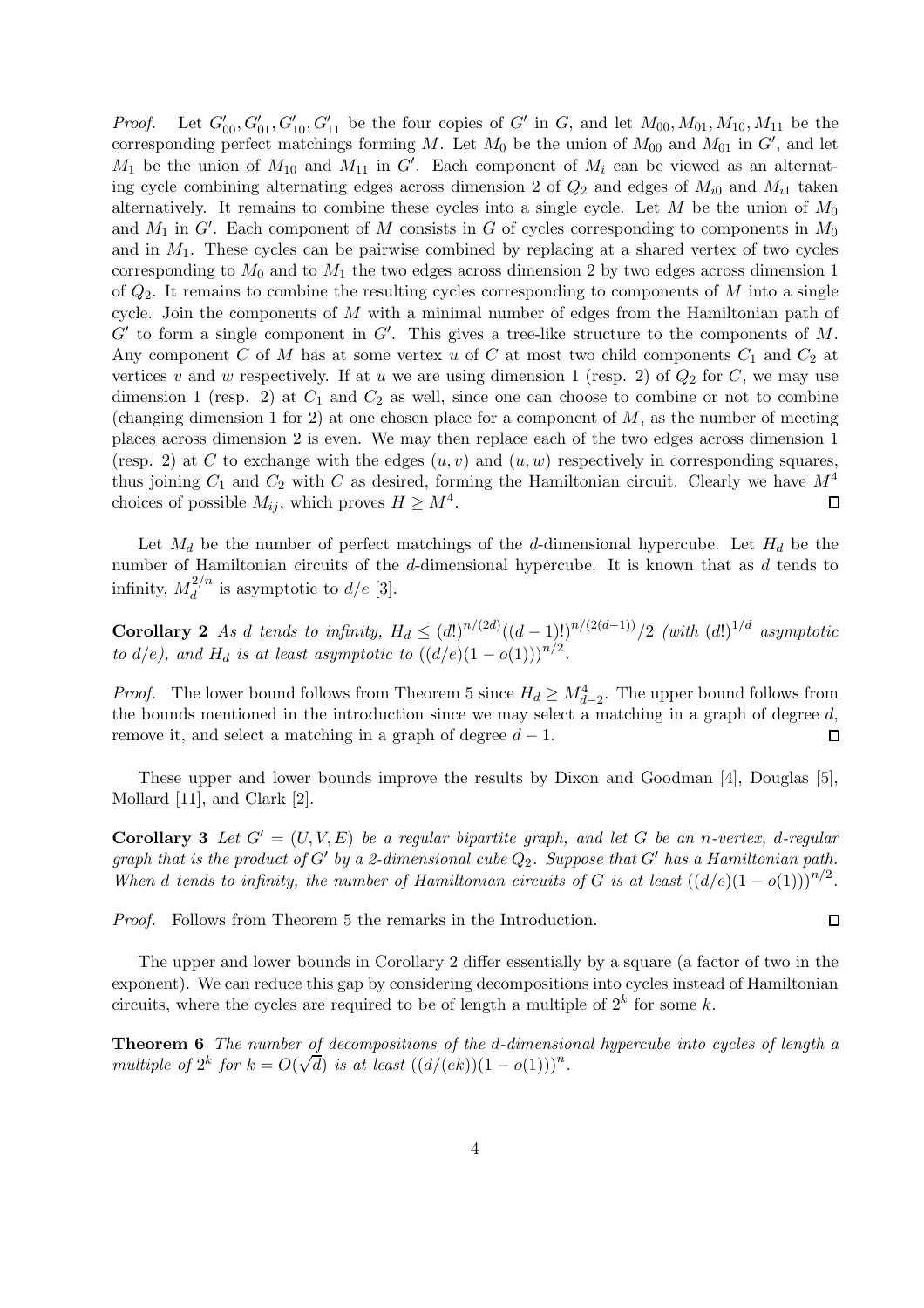*Proof.* Partition the d dimensions into k groups  $R_i$  of about  $d/k$  dimensions. If we combine together the dimensions in each group  $R_i$  and replace it by the parity of the bits in the group  $R_i$ , we obtain a k-dimensional hypercube that has a Hamiltonian cycle C of length  $2^k$ . Back in the original hypercube, each edge in the reduced cycle  $C$  corresponds to choosing matchings in smaller cubes corresponding to the  $d/k$  dimensions of each cube in one group  $R_i$  of dimensions, where by the remarks in the Introduction the number of choices per vertex is about  $(d/(ek))(1 - o(1))$ .<br>Combining these choices of matchings of subcubes over all *n* vertices gives the stated bound.  $\square$ Combining these choices of matchings of subcubes over all n vertices gives the stated bound.

We now combine the approach of Theorems 5 and 6 to infer the following.

**Theorem 7** Let G be an n-vertex graph that is the Cartesian product of a square  $Q_2$  and k regular bipartite graphs  $G_i$  of degrees  $d_i \geq f$  that have a Hamiltonian path. Then  $G$  has at least  $((f/e)(1+o(1)))^{n(1-(k+1)/2^k)}$  Hamiltonian circuits as d and k tend to infinity.

*Proof.* If we do not take into account  $Q_2$  and replace each bipartite graph  $G_i$  by two adjacent vertices  $v_0^i$  and  $v_1^i$  representing both sides of the bipartition, we obtain a k-dimensional hypercube that has a Hamiltonian cycle C that takes edges corresponding to  $(v_0^1, v_1^1)$  in alternation. For each occurrence of an edge  $(v_0^i, v_1^i)$  in C we may take a perfect matching in  $G_i$ , so by the remarks in the Introduction we have  $((f/e)(1+o(1)))^n$  possible choices of matchings that give a decomposition of G into cycles, as n vertices have each about  $f/e$  choices.

Now for each choice of  $v_j^i$ ,  $i \geq 2$ , that chooses  $v_0^i$  for all but at most one of the  $i \geq 2$ , replace the edge corresponding to  $(v_0^1, v_1^1)$  by the edge on dimension 1 of  $Q_2$ . This corresponds to  $k+1$  choices of the 2<sup>k</sup> edges of C, so the bound on the number of choices is reduced to  $((f/e)(1+o(1)))^{n(1-(k+1)/2^k)}$ . Now all cycles in such a choice go through dimension 1 of  $Q_2$  with the choice  $v_0^i$  for  $i \geq 2$ . may combine such cycles as in the proof of Theorem 5 by alternating dimensions 1 and 2 of  $Q_2$ at the places that choose  $v_0^i$  for all but at most one of the  $i \geq 2$ . In this combination of cycles, we may choose one place to combine by switching dimensions 1 and 2 by a parity argument, as if two collections of such cycles meet in one place they must meet in another place, because an even number meet across dimension 2. Finally, we may consider the Hamiltonian path for each  $G_i$  and remove the last vertex with  $v_1^i$ . Combining these paths by traversing two edges at a time in  $G_1$  for the whole path, then two edges in  $G_2$ , then  $G_1$  path backwards, then two edges in  $G_2$ , and so on, we obtain a path  $P$  that visits alternatingly all vertices that have all  $v_0^i$ . We use this path as in the proof of Theorem 5 to finally combine all the cycles into a single cycle, where each square  $Q_2$  that has two uses of dimension 1 or two uses of dimension 2 gets joined to at most two adjacent such squares on  $P$ .  $\Box$ 

**Corollary 4** Let G be the n-vertex d-dimensional hypercube, with  $n = 2^d$ , and  $H_d$  be the number of Hamiltonian circuits of G. Then  $((d \log 2/(e \log \log d))(1 - o(1)))^n \leq H_d \leq ((d/e)(1 + o(1)))^n$ .

Proof. The upper bound is from Theorem 2. For the lower bound, we apply Theorem 7 with  $f = (d - 2)/k$  and choose k such that  $2^{k}/(k+1)^{2} = \log d$ .  $\Box$ 

#### 5 Matchings and Hamiltonian Circuits in Grids

Theorem 8 Let G be an n-vertex d-dimensional grid, which is the Cartesian product of paths  $P_1, P_2, \ldots, P_d$ , where  $P_i$  has  $r_i \geq 2$  vertices, with  $r_1$  even. When d tends to infinity, the graph G has at least  $((d/(2e))(1 - o(1)))^{n/2}$  perfect matchings and at most  $((2d)!)^{n/(4d)}$  perfect matchings.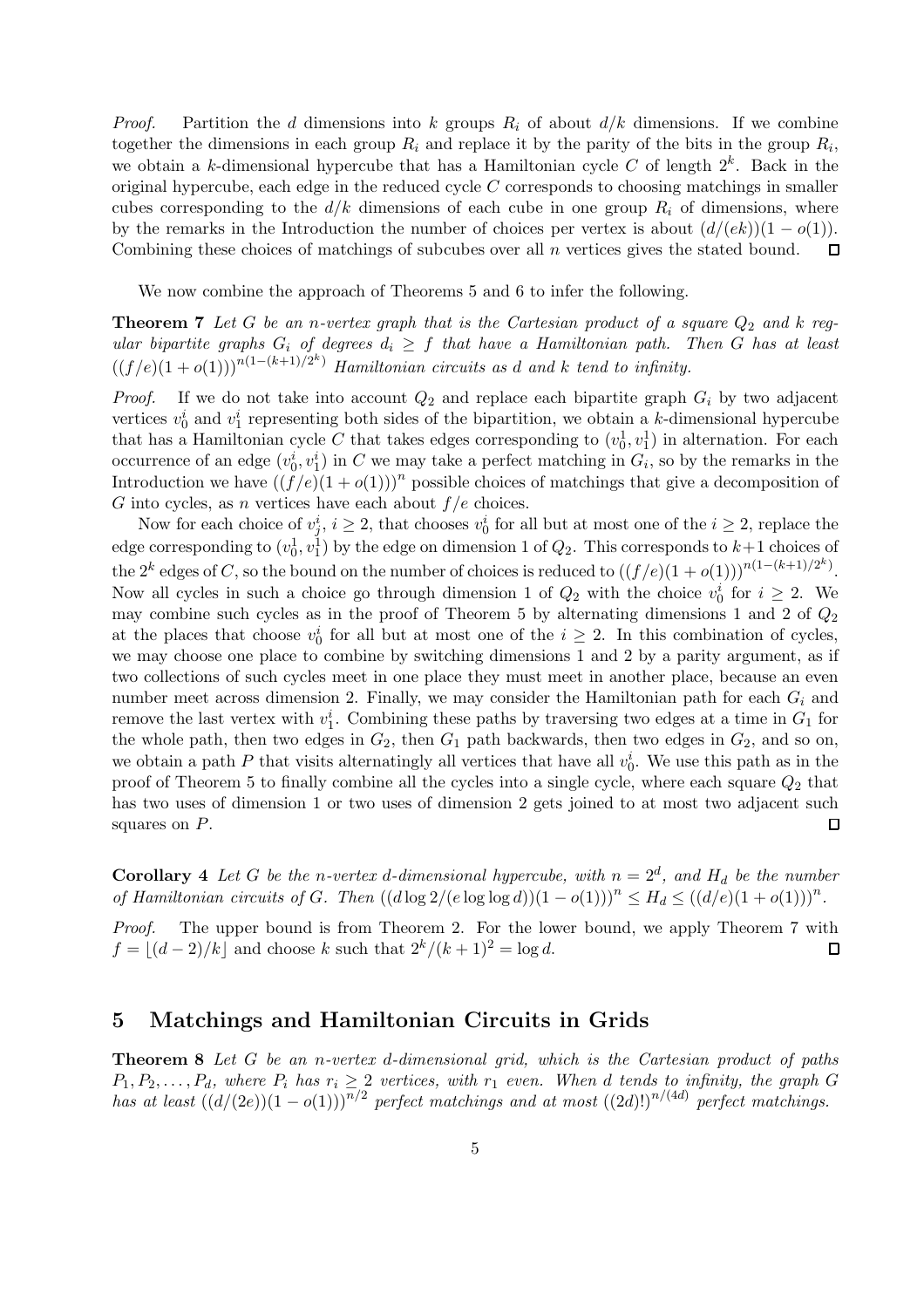Proof. The upper bound follows from the remarks in the Introduction and the bound 2d on the degree.

For the lower bound, divide each path  $P_i$  of length  $r_i$  into  $r'_i = \lfloor r_i/2 \rfloor$  matched pairs and at most one single additional vertex. This divides the grid into hypercubes of various dimensions. Suppose the  $r_i$  for  $1 \leq i \leq k$  are even and the  $r_i$  for  $k + 1 \leq i \leq d$  are odd. Suppose we divide the  $d - k$  odd dimensions into t dimensions for which we choose the  $r'_i$  matched edges and  $d - k - t$ dimensions for which we choose the additional vertex. This gives cubes of  $k + t$  dimensions with  $(((k+t)/e)(1-o(1)))^{2^{k+t}/2}$  perfect matchings, and the number of such cubes is the product of  $k + t$  factors  $r'_i$  $i<sub>i</sub>$ . When we multiply these terms, the exponents add up to terms in the product of terms  $2r_i'$ for  $i \leq k$  and terms  $2r'_i + 1$  for  $i \geq k + 1$ , divided by 2, and this product is the product of the  $r_i$  divided by 2, which is  $n/2$ . This expression is significantly dominated by the terms with  $k + t \geq d(1 - o(1))/2$ , giving the expression  $(d(1 - o(1))/(2e)^{n/2})$ .  $\Box$ 

**Theorem 9** Let G be the d-dimensional grid, the Cartesian product of paths  $P_1, P_2, \ldots, P_d$ , where  $P_i$  has  $r_i \geq 2$  vertices. If  $d = 1$ , or all  $r_i$  are odd, then G does not have a Hamiltonian circuit. Otherwise ( $d \geq 2$  and some  $r_i$  is even) G has a Hamiltonian circuit.

*Proof.* If  $d = 1$  then G is a path  $P_1$  and does not have a Hamiltonian circuit. If all  $P_i$  have an odd number of vertices  $r_i$ , then G has an odd number of vertices  $r = r_1 r_2 \cdots r_d$ . A bipartite graph with an odd number of vertices cannot have a Hamiltonian circuit.

Suppose instead  $d \geq 2$  and some  $P_i$  has  $r_i$  even, say  $P_1$  has  $r_1$  even. If  $d = 2$ , then a Hamiltonian circuit is obtained by going down  $P_1$  at the left end of  $P_2$ , then going in the direction of backwards  $P_1$  one vertex at a time, each time traversing  $P_2$  back and forth while avoinding the left vertex of  $P_2$  that was already visited. Since  $r_1$  is even, the last time  $P_2$  will be traversed backwards to its leftmost vertex where the circuit was started. If  $d \geq 3$ , assume inductively the result without  $P_d$ for the product G' of  $P_1, P_2, \ldots, P_{d-1}$ , giving a Hamiltonian circuit C'. Place the even edges of  $C'$ at one end of  $P_d$  and the odd edges of C' at the other end of  $P_d$  in G, and add all copies of the path  $P_d$  to obtain the Hamiltonian circuit. П

Theorem 10 Let G be a d-dimensional grid that has a Hamiltonian circuit as in Theorem 9. The number of Hamiltonian circuits of G is at least  $((d \log 2/(2e \log \log d))(1-o(1)))^n$  and at most  $((2d)!)^{n/(4d)}((2d-1)!)^{n/(4d-2)}/2$ . when d tends to infinity.

Proof. The upper bound follows by the remarks in the Introduction by choosing a matching in a graph of degree at most 2d, removing it, and choosing a matching in a graph of degree at most  $2d - 1$ .

For the lower bound, decompose the grid into cubes as in Theorem 8, find Hamiltonian circuits in each subcube, with the asymptotics larger than for matchings by Corollary 4. To interconnect these subcubes, we contract the subcubes, replacing  $r_i$  by  $\lceil r_i/2 \rceil$ , while keeping  $r_1$  even as  $r_i$ , and use on this smaller grid the cycle from Theorem 9. This requires entering and exiting each subcube at adjacent vertices x and y that have the edge  $(x, y)$  in the Hamiltonian cycle for the subcube. We choose x and y with all coordinates even except for at most two coordinates, and say  $x$  with an even number of odd coordinates. If the subcube must be exited in two dimensions in the direction that has an odd value in the dimension, then this determines the two odd value dimensions for  $x$ and the one odd value dimension for y. After exiting at such an x, there is one odd value dimension carried over from  $x$  into the next subcube, until we exit through an even value dimension, in which